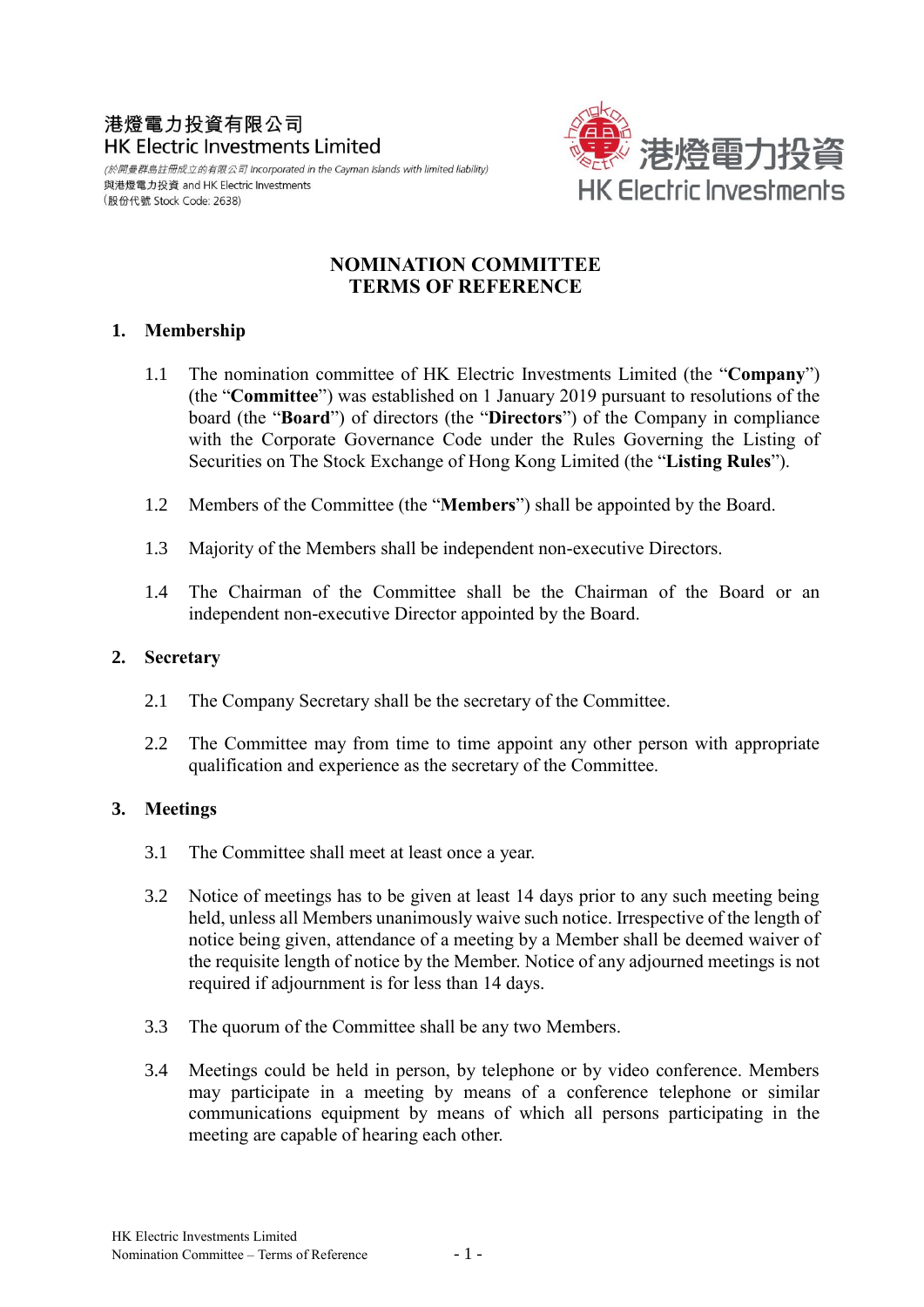- 3.5 Resolutions of the Committee at any meeting shall be passed by a majority of votes of the Members present.
- 3.6 A resolution in writing signed by all the Members shall be as valid and effectual as if it had been passed at a meeting of the Committee duly convened and held.
- 3.7 Minutes shall be kept by the secretary of the Committee. Draft and final versions of minutes shall be circulated to all Members for their comment and records respectively, in both cases within a reasonable period of time after the meeting. Such minutes shall be open for Directors' inspection.

#### **4. Attendance at Meetings**

- 4.1 At the invitation of the Committee, Directors, executives and other persons may attend all or part of any meetings.
- 4.2 Only Members are entitled to vote at the meetings.

## **5. Annual General Meeting**

5.1 The Chairman of the Committee or another Member shall attend the Annual General Meeting and be prepared to respond to questions from holders of share stapled units on the activities of the Committee and their responsibilities.

### **6. Responsibility, Powers and Discretion**

The Committee shall have the following responsibilities, powers and discretion:

- 6.1 at least once annually to review the structure, size, diversity profile and skills matrix of the Board and the needs of the Board and make recommendation on any proposed changes to the Board to complement the Board to achieve the Group corporate strategy as well as promote holder of share stapled unit value;
- 6.2 to identify suitable director candidates and select or make recommendation to the Board on the selection of individuals to be nominated as Directors;
- 6.3 to assess the independence of independent non-executive Directors having regard to the criteria under the Listing Rules;
- 6.4 to make recommendation to the Board on the appointment or re-appointment of Directors and succession planning for Directors; and
- 6.5 to review the Director Nomination Policy and the Board Diversity Policy of HK Electric Investments Manager Limited (the "**Trustee-Manager**") (in its capacity as the trustee-manager of HK Electric Investments) and the Company periodically and make recommendation on any proposed revisions to the boards of Directors of the Trustee-Manager and the Company.

#### **7. Reporting Responsibilities**

7.1 The Committee shall report to the Board as and when appropriate.